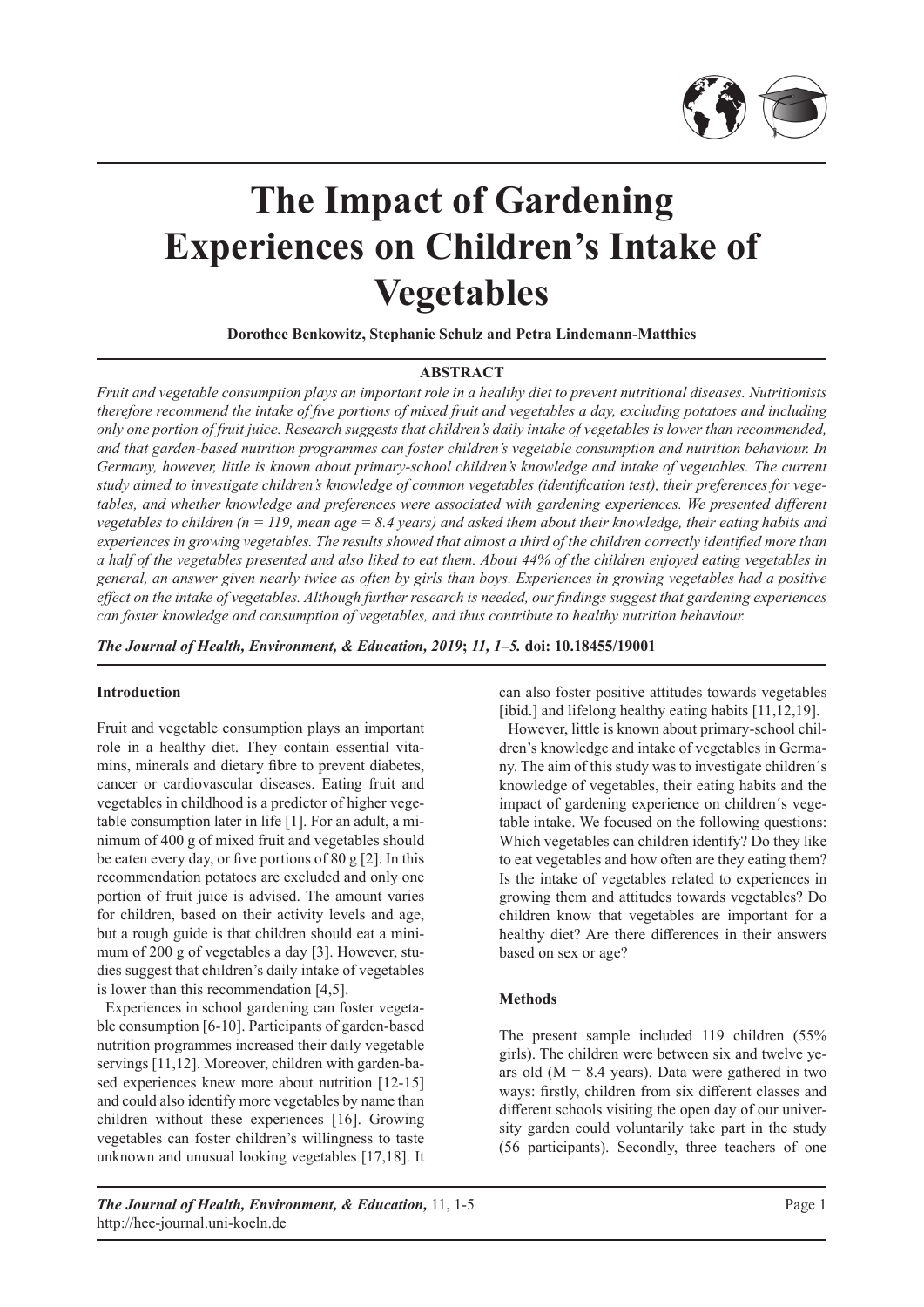primary school in the city of Karlsruhe, Germany volunteered to take part with their pupils (60 participants). The design was the same in both places: after presenting a selection of vegetables to a small group of children they were asked to fill in a questionnaire. If necessary, the researchers helped the younger children to read the questions. Data collection was strictly anonymous and participants were assigned numbers.

The children were asked about their age and sex and whether they had experiences in growing vegetables. Subsequently they had to indicate how much they liked eating vegetables in general (5-step scale ranging from 1: dislike it very much to 5: like it very much) and on how many days a week they eat vegetables.

All children were shown the same eight vegetables for identification (Fig.1). The selection considered raw and cooked eaten vegetables as well as commonly known and unknown types. Selected vegetables were spinach (could be mistaken for salad), kohlrabi (usually eaten cooked in small pieces or raw), celery and beetroot (not commonly known), broccoli (usually eaten in small pieces), carrot (commonly known, eaten raw and cooked), peas (could be mistaken for beans, could be eaten raw but often cooked) and zucchini (could be mistaken for cucumbers). In the subsequent questionnaire, the children were asked to write down the names of the vegetables presented and to indicate whether they had already eaten it (0: no, 1: yes) and liked it or not (0: no, 1: yes). Moreover, the participants were asked to name as many vegetables as they know (in addition to the ones already offered).



**Figure 1.** Presentation of eight selected vegetables for the children to identify

We also presented seven carrots in different stages of development, shape and size (from ugly to attractive). The carrots were either thin or normal looking, crooked, black from age, muddy, with roots or with green leaves. Children had to indicate for each of the carrots presented whether they would like to eat it and to provide a reason for their decision. Finally, they were asked whether they think that eating vegetables is healthy and why.

Data were analysed with the help of chi-square tests and multiple linear regression analyses (backward elimination of non-significant factors or variables; P > 0.05). To investigate whether students' knowledge of vegetables (number of correctly identified plants) and their weekly intake of vegetables were associated with preferences, experiences, age, and sex, the following variables and factors were initially included in the models: general preference for vegetables (scores of 1-5), weekly intake of vegetable (number of days), age, gardening experiences (0: no, 1: yes), and sex (0: boy, 1: girl). All analyses were carried out with IBM SPSS Statistics 24 for Windows.

## **Results**

About 78% of the children had experiences in cultivating vegetables (mainly tomatoes, carrots and cucumbers) and about 60% had done it at home together with their parents either in a garden or on the balcony (Fig. 2). Children who had experiences in growing certain vegetables found them tastier than children who had not. This relationship was found for broccoli (Chi-square value =  $4.49$ , P = 0.034), kohlrabi (Chi-square value = 4.09,  $P = 0.043$ ) and peas (Chi-square value =  $4.08$ , P = 0.043).

About 44% of the children enjoyed eating vegetables. However, girls and boys differed in their preferences for vegetables (mean scores of  $4.3 \pm 0.13$ ) and  $3.7 \pm 0.14$ , respectively;  $F_{1,117} = 7.32$ ,  $P = 0.008$ ). While almost 60% of girls answered that they liked eating vegetables very much, only about 30% of boys felt that way (Fig. 3).

About 20% of the children could not remember their consumption of vegetables during the last week. On average, children consumed vegetables on  $3.1 \pm$ 0.24 days per week (Fig. 4). In a multiple linear regression (backward elimination) the weekly intake of vegetables was positively associated with children's age ( $b = 0.39$ ,  $P = 0.022$ ) and their preferences for vegetables ( $b = 0.67$ ,  $P = 0.003$ ).

All children were able to correctly identify carrots, and more than 50% were able to identify broccoli, zucchini and kohlrabi (Fig. 5). Nearly 50% of the children took the peas for a bean, about 30% the spinach for salad and 20% the zucchini for a cucumber. In a multiple linear regression (backward elimination), the number of correctly identified vegetables was positively associated with children's preferences for vegetables ( $b = 0.29$ ,  $P = 0.021$ ) and experiences in cultivating them ( $b = 0.80$ ,  $P = 0.011$ ).

Asked for their favourite vegetables 35% of the children named carrots and 21% cucumbers (Fig. 6). However, almost 20% of children stated that they do not have a favourite.

Nearly all of the children refused to eat the black carrot (Fig. 7). The normal looking and the one with leaves were regarded as tasty by more than 80% of the children. Children with gardening experiences, more often than those without, answered that they would eat the carrot with roots (Chi-square value =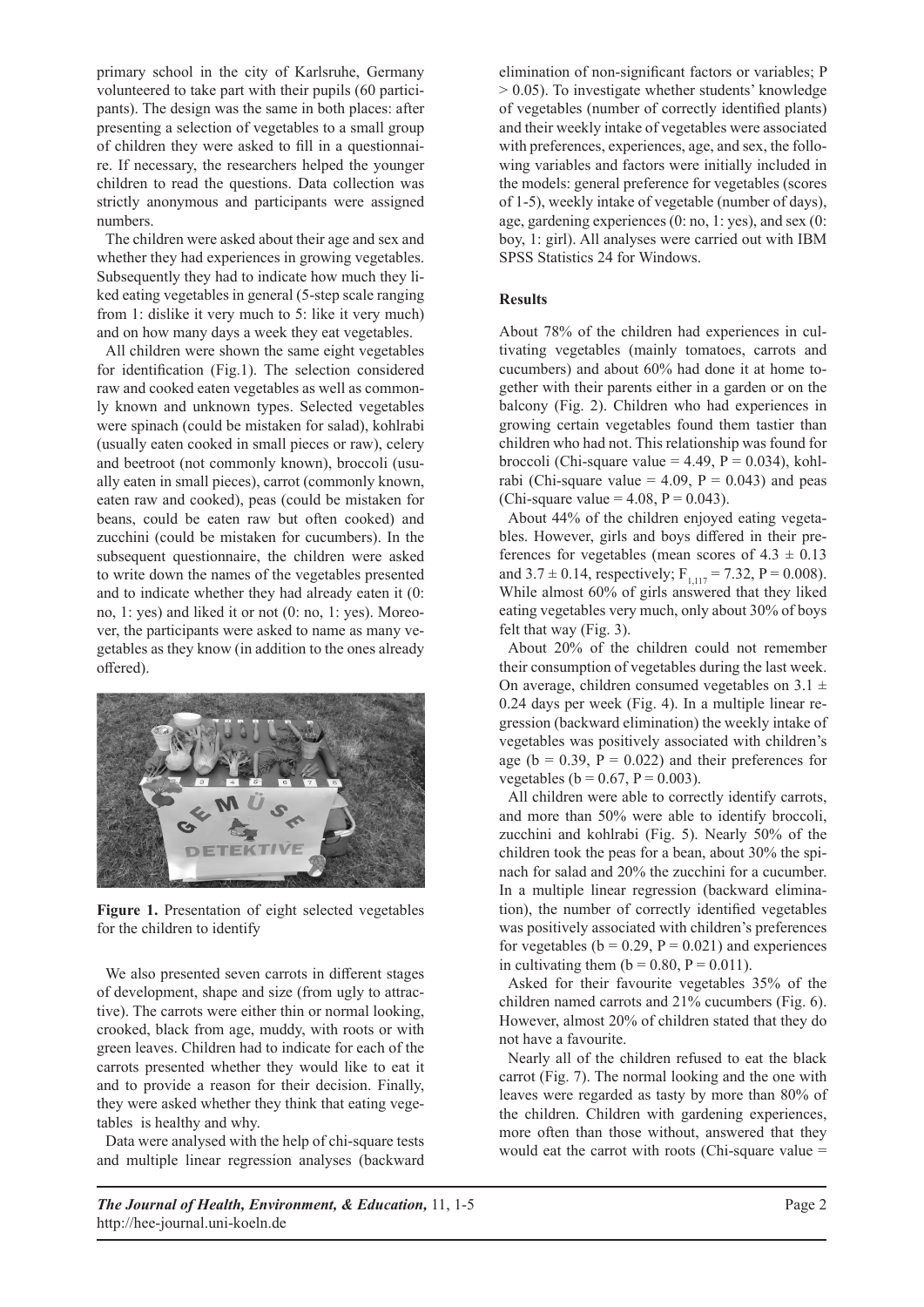7.49,  $P = 0.006$ ) and the thin carrot (Chi-square value  $= 3.80, P = 0.051$ .

About 80% of the children considered vegetables an important component of a healthy diet. Most often, they reasoned that vegetables contain vitamins and no sugar (Fig. 8).



**Figure 3.** Preferences for vegetables of girls  $(n = 65)$ and boys ( $n = 54$ ) who ticked one of five answer options on the 5-step rating scale.



**Figure 4.** Weekly consumption of vegetables by primary-school children  $(n = 95)$ 



Figure 5. Correctly identified vegetables by primary-school children (n =119)



**Figure 6.** Favourite vegetables (named more than three times) in view of primary-school children ( $n =$ 119). The category "others" included responses such as cauliflower, peas or salad, multiple answers were allowed.



**Figure 7.** Eating behaviour. Proportion of primary-school children with gardening experiences (yes,  $n = 92$ ) and without (no,  $n = 27$ ) who would eat carrots of different appearance.



**Figure 8.** Importance of vegetables in view of primary-school children ( $n = 98$ ). Answers to the open question were sorted into broad categories. The category "other answers" includes responses such as "it tastes disgusting" or "because it is a vegetable". Multiple answers were allowed.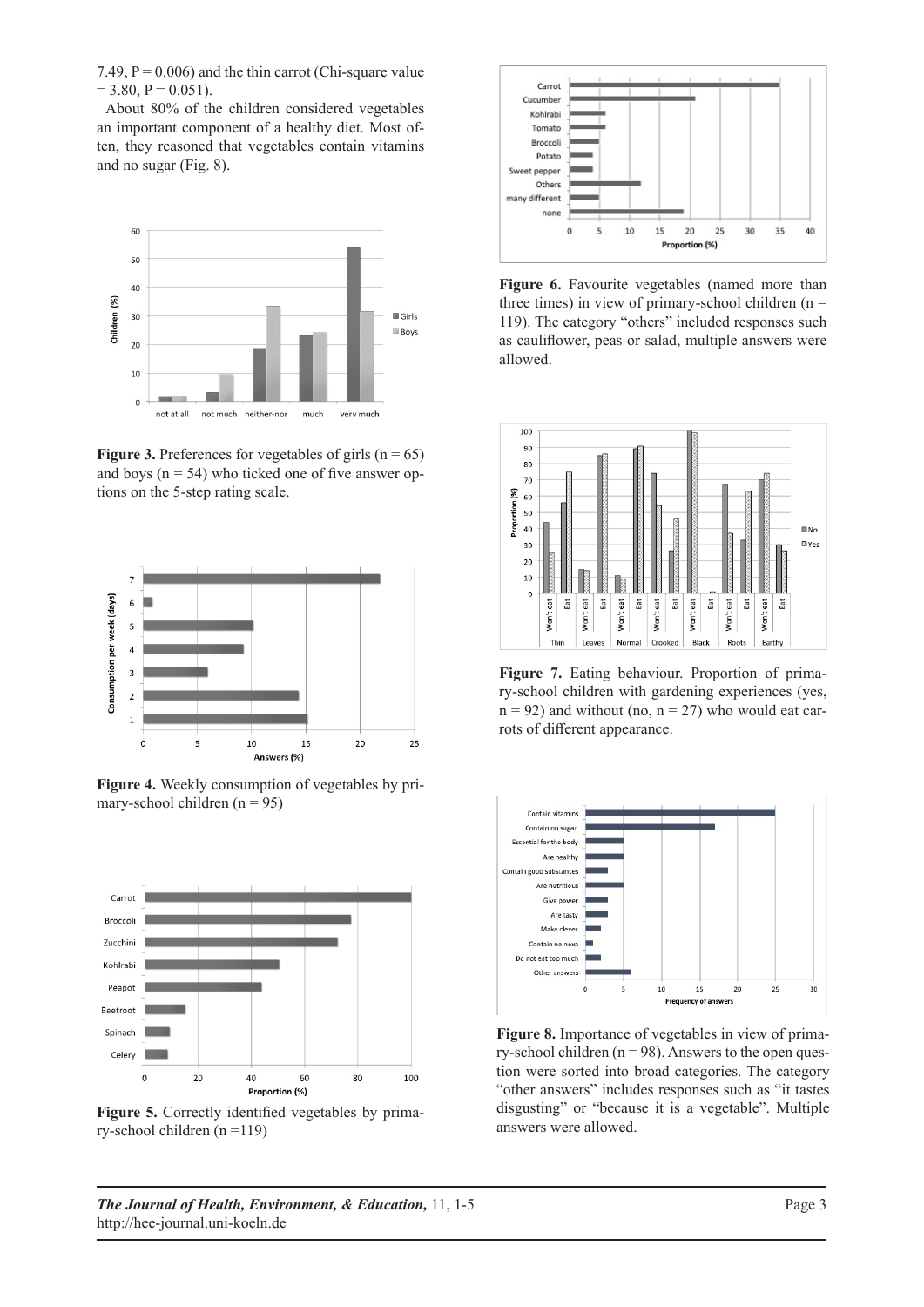#### **Discussion and conclusions**

In the present study, many children had already experiences with growing vegetables. These experiences were positively associated with a willingness to eat them as already shown in different studies [6,9,11]. More girls than boys preferred eating vegetables, which is in line with the results of a representative study from Germany where girls more often ate vegetables especially raw ones [5]. Another representativpointed out that the intake of vegetables is generally low but the intake of girls is closer to the recommended portion than the intake of boys [4]. The strong association between previous gardening experiences and children's knowledge of and preferences for vegetables indicates a positive effect of school-based gardening approaches. Maybe gardening can compensate the differences.

On average the children consumed vegetables at least three times a week. There was no further specification whether children eat raw, freshly or deep-frozen cooked vegetables. This could be interesting for further studies. The data on the weekly consumption should be interpreted with caution as it was not easy for the younger children to remember if they had eaten vegetables two or three days ago. This might explain the positive association with age. Mensink et al. [6] found that the intake of vegetables decreases with increasing age. However, their participants were up to 17 years old while in our study the older ones were only twelve.

Only a third of the children were able to correctly identify more than half of the vegetables presented. Most often, carrots were correctly named. However, children with previous experiences in growing vegetables performed better in the identification task than those without such experiences. This finding is in line with previous research, which found that school gardening could foster knowledge about vegetables [12-16]. Children prefer eating raw vegetables like carrots or cucumbers [4,5]. The mistake such as taking a pea for a bean or spinach for salad suggests a lack of experiences with the plants. Children know peas without the pod as green little balls, so it is not surprising that they take the peapod for a green bean. Salad leaves are commonly known whereas spinach is generally bought in deep-frozen pieces not in leaves and is just a green puree after cooking. At school, children should be given the opportunity to grow their own vegetables, either in a school garden area or in suitable containers. The cultivation and preparation of these vegetables could help children better understand of the origin of their food [16]. This may increase both knowledge and intake of vegetables, and can therefore contribute to the development of healthy nutrition habits [8,12,13].

Gardening experiences led to a liking of certain vegetables and an acceptance of unusual looking ones [17,18]. With regard to sustainable consumption patterns, this finding is promising. Much food is thrown away because it does not look perfect, although it might be perfect for consumption. Having grown food before seems to influence the acceptance of non-conformal food and could therefore reduce this waste. Growing food in a garden can therefore contribute to education for sustainable development.

Most children considered vegetables as an important component of a healthy diet because they contain vitamins and no sugar. This is a encouraging result as vegetable intake during childhood can lead to a healthy diet in adulthood [1,6,11]. However, it should be noted that the present study was only carried out with overall 119 children from one city in Germany. No teachers or parents were asked to validate the answers of the children. Therefore the results just follow the self-reported consumption behaviour of the children. Despite this limitation, our non-representative results allow some interesting conclusions.

Further research could investigate whether children prefer eating raw vegetables or cooked ones. The effects of colour or sweetness of vegetables on children's preference could give a hint how to increase the intake of vegetables. It would be interesting to ask the participants whether they are vegetarians as an increasing number of adults are. Teachers and parents could be asked about the nutrition behaviour of the children to validate the children's answers.

### **References**

[1] Heimendinger, J., & Van Duyn, M. A. (1995). Dietary behavior change: the challenge of recasting the role of fruit and vegetables in the American diet. American Journal of Clinical Nutrition, 61, 1397- 1401. doi: 10.1093/ajcn/61.6.1397S

[2] Ashfield-Watt, P. A., Welch, A. A., Day, N. E., & Bingham, S. A.  $(2003)$ . Is , five-a-day' an effective way of increasing fruit and vegetable intakes? Public Health Nutrition, 7, 257-261. doi:10.1079/ PHN2003524

[3] Behrendt, I., & Krawinkel, M. (2012). Children should eat more fruit and vegetables. Bundesgesundheitsblatt Gesundheitsforschung Gesundheitsschutz, 55, 254-259. doi:10.1007/s00103-011-1409-8

[4] Kersting, M., Alexy, U., Kroke, A., & Lentze, M. (2004). Nutrition of children and adolescents. Results of the DONALD study. Bundesgesundheitsblatt Gesundheitsforschung Gesundheitsschutz, 47, 213- 218. doi:10.1007/s00103-003-0796-x

[5] Mensink, G. B. M., Kleiser, C., & Richter, A. (2007). Lebensmittelverzehr bei Kindern und Jugendlichen in Deutschland. Ergebnisse des Kinder und Jugend Gesundheitsurveys (KIGGS). Bundes-